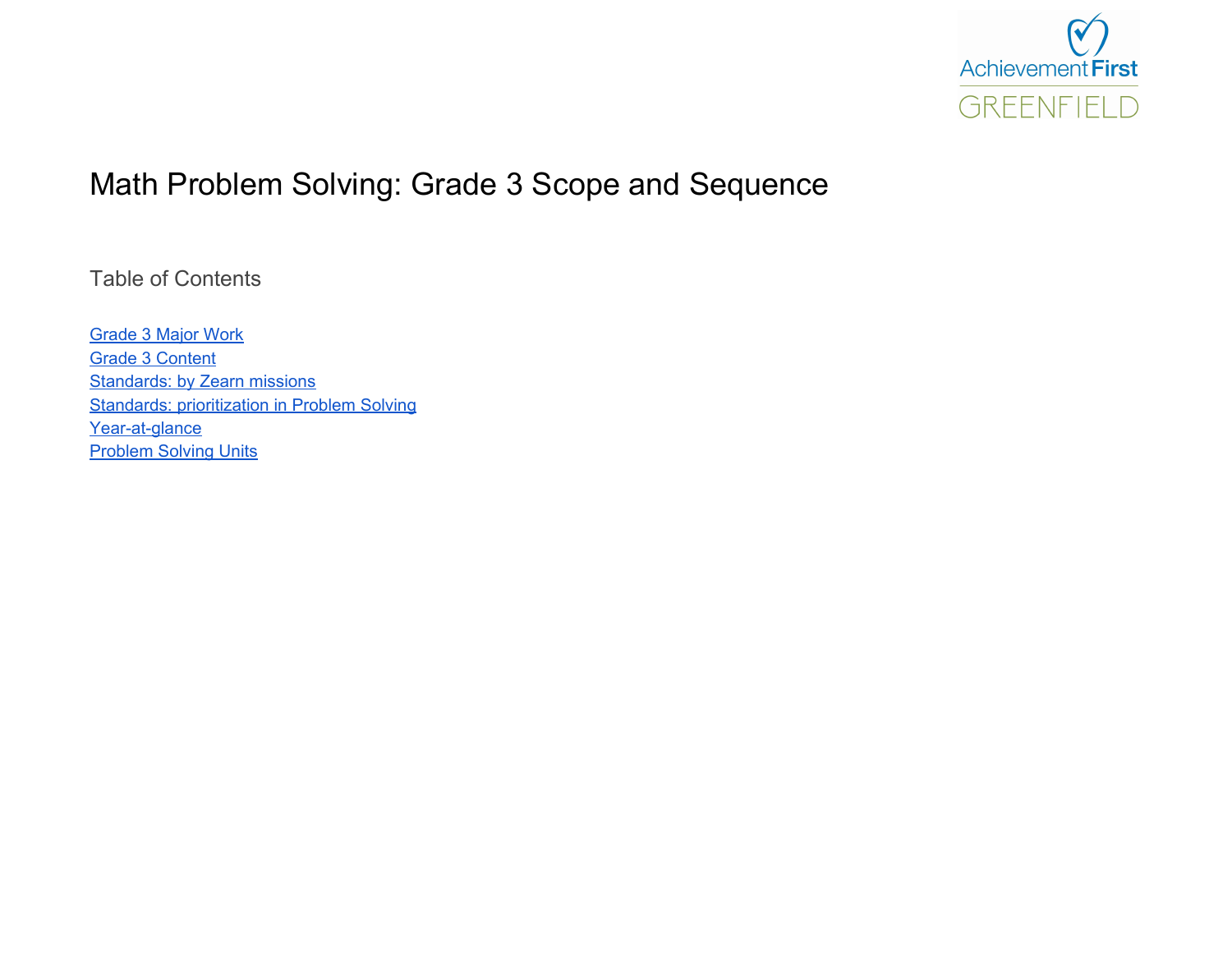### <span id="page-1-0"></span>Grade 3 Major Work

The Major works of grade 3 fall into four concepts. Major works of the grade represent the most important content as outlined by the Common Core Standards. The scope and sequence prioritizes these major concepts and weaves in Additional/Supporting content as an avenue to deepen understandings and fluencies with these four major concepts. Below are the four major works of the grade for 3rd grade: (Descriptions from [CCSS.](http://www.corestandards.org/Math/Content/3/introduction/))

(1) **Multiplication and Division within 100:** developing understanding of multiplication and division and strategies for multiplication and division within 100;

Students develop an understanding of the meanings of multiplication and division of whole numbers through activities and problems involving equal-sized groups, arrays, and area models; multiplication is finding an unknown product, and division is finding an unknown factor in these situations. For equal-sized group situations, division can require finding the unknown number of groups or the unknown group size. Students use properties of operations to calculate products of whole numbers, using increasingly sophisticated strategies based on these properties to solve multiplication and division problems involving single-digit factors. By comparing a variety of solution strategies, students learn the relationship between multiplication and division.

#### (2) **Fraction Meanings:** developing understanding of fractions, especially unit fractions (fractions with numerator 1);

Students develop an understanding of fractions, beginning with unit fractions. Students view fractions in general as being built out of unit fractions, and they use fractions along with visual fraction models to represent parts of a whole. Students understand that the size of a fractional part is relative to the size of the whole. For example, 1/2 of the paint in a small bucket could be less paint than 1/3 of the paint in a larger bucket, but 1/3 of a ribbon is longer than 1/5 of the same ribbon because when the ribbon is divided into 3 equal parts, the parts are longer than when the ribbon is divided into 5 equal parts. Students are able to use fractions to represent numbers equal to, less than, and greater than one. They solve problems that involve comparing fractions by using visual fraction models and strategies based on noticing equal numerators or denominators.

#### (3) **Area:** developing understanding of the structure of rectangular arrays and of area; and

Students recognize area as an attribute of two-dimensional regions. They measure the area of a shape by finding the total number of same-size units of area required to cover the shape without gaps or overlaps, a square with sides of unit length being the standard unit for measuring area. Students understand that rectangular arrays can be decomposed into identical rows or into identical columns. By decomposing rectangles into rectangular arrays of squares, students connect area to multiplication, and justify using multiplication to determine the area of a rectangle.

#### (4) **Classifying 2D Shapes:** describing and analyzing two-dimensional shapes.

Students describe, analyze, and compare properties of two-dimensional shapes. They compare and classify shapes by their sides and angles, and connect these with definitions of shapes. Students also relate their fraction work to geometry by expressing the area of part of a shape as a unit fraction of the whole.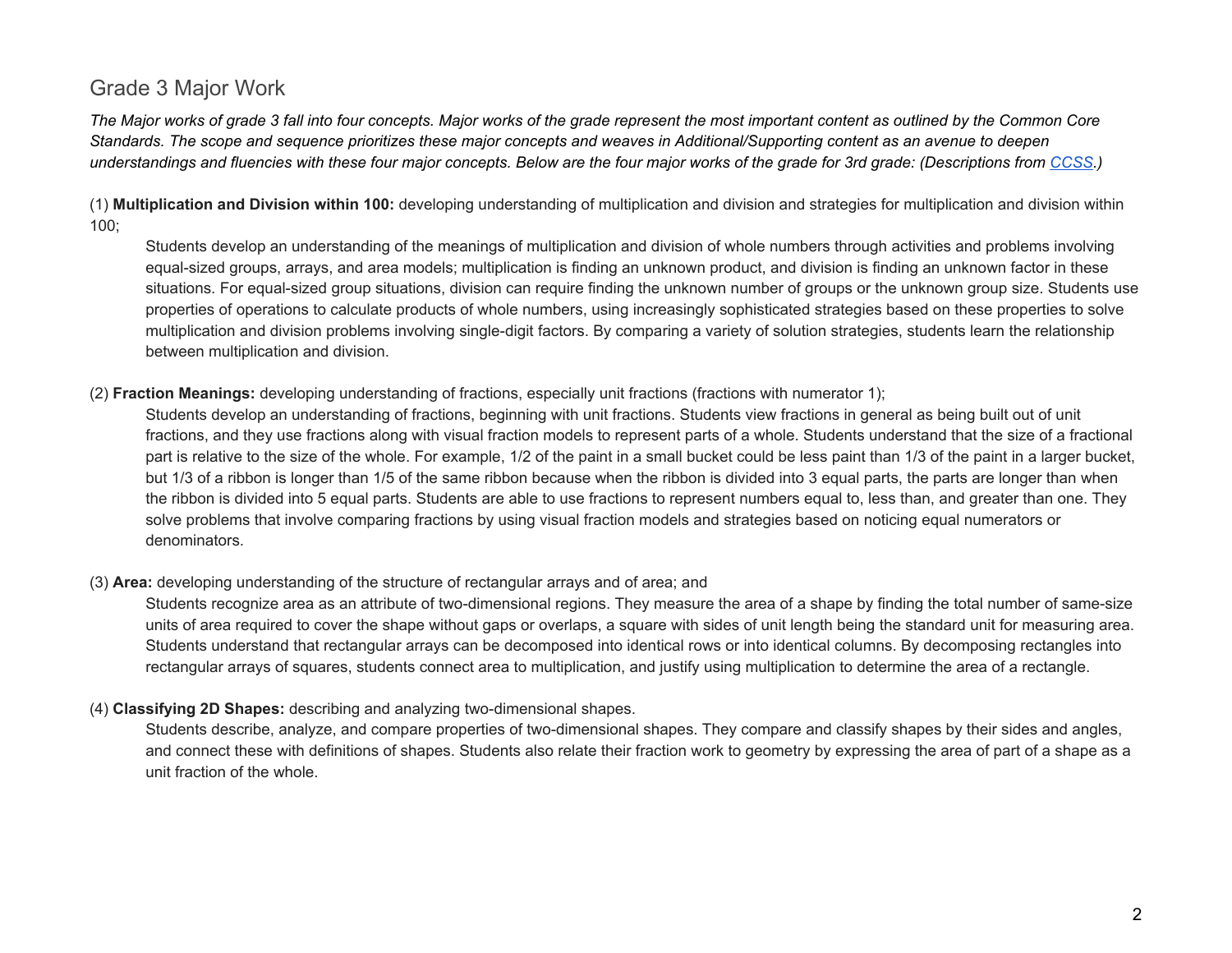## <span id="page-2-0"></span>Grade 3 Content

*The list below shows all of Grade 3 content, by cluster. Clusters summarize groups of related standards.*

Domain Cluster Major Work of the grade Additional/Supporting Work of the grade

### Operations and Algebraic Thinking

- 3.OA.A Represent and solve problems involving multiplication and division.
- 3.OA.B Understand properties of multiplication and the relationship between multiplication and division.
- 3.OA.C Multiply and divide within 100.
- 3.OA.D Solve problems involving the four operations, and identify and explain patterns in arithmetic.

#### Number and Operations in Base Ten

● 3.NBT.A Use place value understanding and properties of operations to perform multi-digit arithmetic.

#### Number and Operations—Fractions

● 3.NF.A Develop understanding of fractions as numbers.

#### Measurement and Data

- 3.MD.A Solve problems involving measurement and estimation of intervals of time, liquid volumes, and masses of objects.
- 3.MD.B Represent and interpret data.
- 3.MD.C Geometric measurement: understand concepts of area and relate area to multiplication and to addition.
- 3.MD.D Geometric measurement: recognize perimeter as an attribute of plane figures and distinguish between linear and area measures.

#### **Geometry**

● 3.G.A Reason with shapes and their attributes.

#### Mathematical Practices

- 1. Make sense of problems and persevere in solving them.
- 2. Reason abstractly and quantitatively.
- 3. Construct viable arguments and critique the reasoning of others.
- 4. Model with mathematics.
- 5. Use appropriate tools strategically.
- 6. Attend to precision.
- 7. Look for and make use of structure.
- 8. Look for and express regularity in repeated reasoning.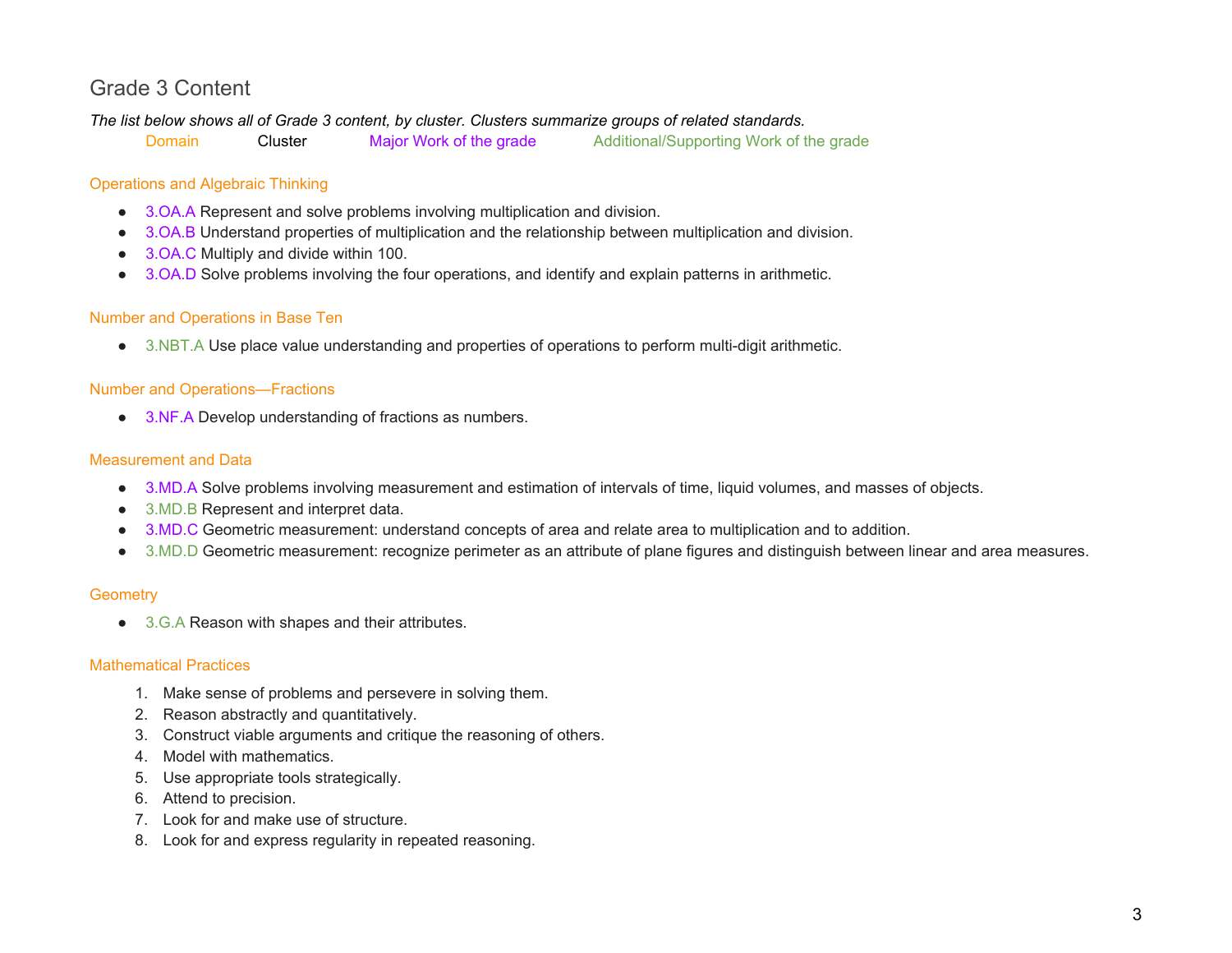# <span id="page-3-0"></span>Math SDL Standards by Mission

Zearn is the primary program we use in self-directed learning. Our problem solving scope and sequence is tightly aligned with Zearn to create a cohesive learning experience for students. Units in Zearn are called Missions. The table below lists all the standards for each Mission in Zearn. Generally, when students are working on standards in Zearn they will work on the same standards in Problem Solving. Sometimes, when Problem Solving and Zearn are not tightly aligned, students will see a standard within two weeks (either two weeks earlier or later) from when it appears in Math SDL.

| 4 weeks                                                                                                                  | 4 weeks                                        | 4 weeks                                                                           | 3 weeks                                                                                                              | 6 weeks                                                                                                                         | 2 weeks                    | 3 weeks                                                                                  |
|--------------------------------------------------------------------------------------------------------------------------|------------------------------------------------|-----------------------------------------------------------------------------------|----------------------------------------------------------------------------------------------------------------------|---------------------------------------------------------------------------------------------------------------------------------|----------------------------|------------------------------------------------------------------------------------------|
| Mission 1:<br>Multiply and Divide<br><b>Friendly Numbers</b>                                                             | Mission 2:<br>Measure It                       | Mission 3:<br>Multiply and Divide<br><b>Tricky Numbers</b>                        | Mission 4:<br>Find the Area                                                                                          | Mission 5:<br><b>Fractions as</b><br><b>Numbers</b>                                                                             | Mission 6:<br>Display Data | (Grade 4) Mission<br>Construct Lines,<br>Angles, and<br>Shapes                           |
| 3.0A.A.1<br>3.0A.A.2<br>$3.0A.A.3+$<br>$3.0A.A.4+$<br>$3.0A.B.5^{+}$<br>3.0A.B.6<br>3.0A.C.7 <sup>+</sup><br>$3.0A.D.8+$ | 3.NBT.A.1<br>3.NBT.A.2<br>3.MD.A.1<br>3.MD.A.2 | 3.0A.A.3<br>3.0A.A.4<br>3.0A.B.5<br>3.0A.C.7<br>3.0A.D.8<br>3.0A.D.9<br>3.NBT.A.3 | 3.MD.C.5<br>3.MD.C.5.a<br>3.MD.C.5.b<br>3.MD.C.6<br>3.MD.C.7<br>3.MD.C.7.a<br>3.MD.C.7.b<br>3.MD.C.7.c<br>3.MD.C.7.d | 3.NF.A.1<br>3.NF.A.2<br>3.NF.A.2.a<br>3.NF.A.2.b<br>3.NF.A.3<br>3.NF.A.3.a<br>3.NF.A.3.b<br>3.NF.A.3.c<br>3.NF.A.3.d<br>3.G.A.2 | 3.MD.B.3<br>3.MD.B.4       | 4.MD.C.5<br>4.MD.C.5a<br>4.MD.C.5b<br>4.MD.C.6<br>4.MD.C.7<br>4.GA.1<br>4.GA.2<br>4.GA.3 |

<sup>+</sup> Partially mastery expected because the standard will show up in a later mission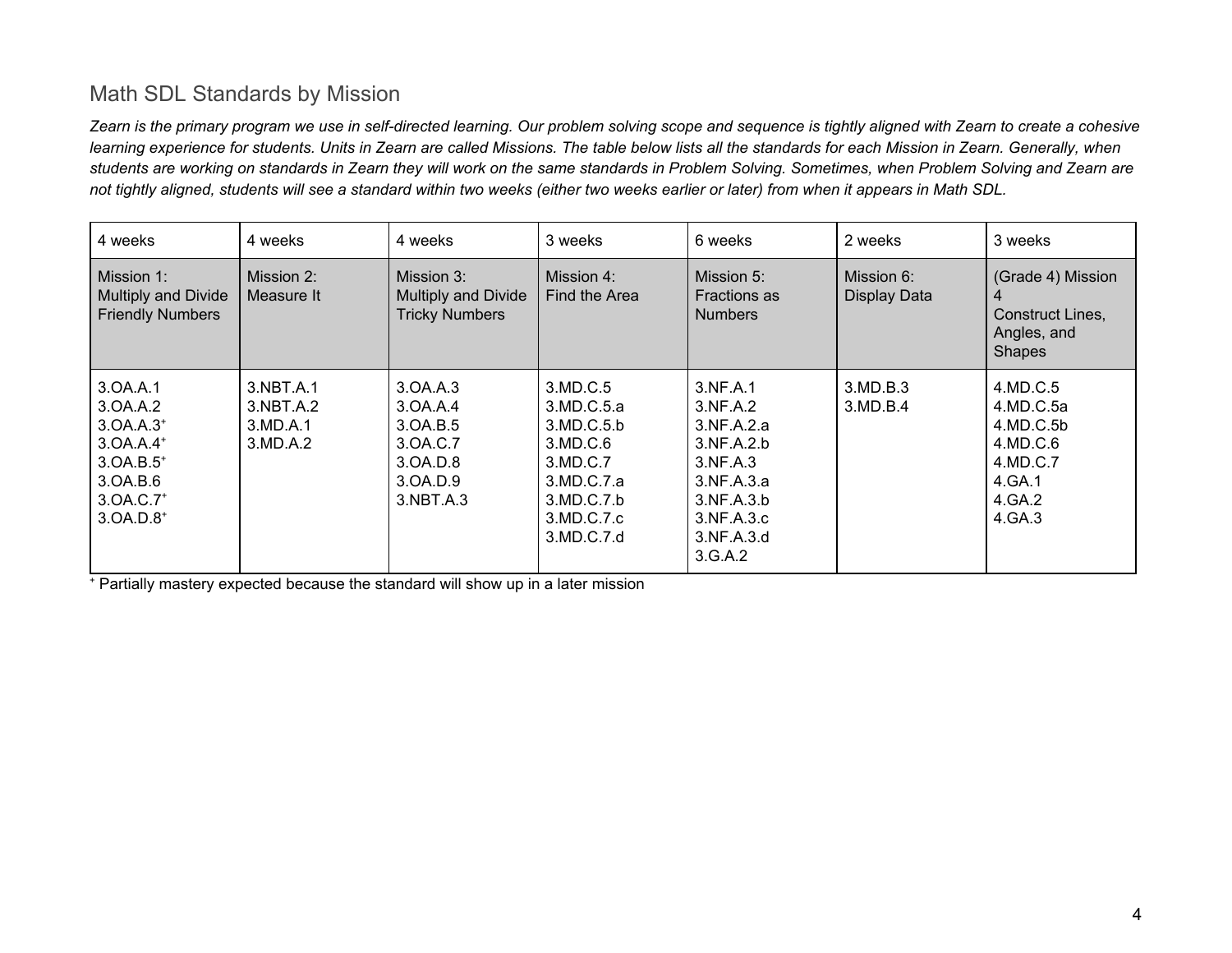## <span id="page-4-0"></span>Problem Solving Standards Prioritization

The SBAC divides standards into four claims: Claim 1 – Concepts & Procedures, Claim 2 - Problem Solving, Claim 3 - Communicate Reasoning, Claim 4 - Modeling and Data Analysis. This organizing framework represents the range of mathematical thinking assessed on standardized assessments, so we use it in all of our regions. While NY and RI state tests do not use Claims, their problems all align with the four SBAC claims, so we use the SBAC claims *in order to have common language.*

The standards mastery report shows standards and clusters. Generally, standards mastered indicates mastery of content assessed at Claim 1; clusters mastered indicate mastery of content assessed at Claims 2-4. Additionally, we generally assess standards with 4 items, which allows for Proficient to be at 75% mastery (3 of 4 items). However, in order to prioritize Major works of the grade and have students appropriately engage with all grade-level *content prior to Crescendo, there are a few exceptions to how we assess some grade-level standards:*

- Standards assessed with two items at Claim 1: These standards are only assessed with two items because their scope of content requires *less instructional time. 100% mastery (2 of 2 items) is needed to be Proficient.*
- Standards only assessed at Claims 2-4: These standards are only assessed at Claims 2-4 because they are application of Claim 1 *understandings and fluencies.*
- Standards spiraled from the previous year: Students engaged with these standards, in SDL and PS, in the previous grade level, post state *tests. This content is not formally assessed this year but appears in problem contexts.*
- End of Year Standards: Students will engage with select standards, in SDL and PS, for the next grade level post state tests.
- Greenfield standards: Not all standards are created equal. We took some of the meatier standards and subdivided them into substandards to *give them more instructional time.*

| <b>Assessed with four</b>                                                                                                                                                     | <b>Assessed with two</b>                                                   | <b>Only Assessed at</b>          | <b>Spiraled from</b> | <b>End of Year</b>                                        | <b>Greenfield</b>                                                                                                                                                   |
|-------------------------------------------------------------------------------------------------------------------------------------------------------------------------------|----------------------------------------------------------------------------|----------------------------------|----------------------|-----------------------------------------------------------|---------------------------------------------------------------------------------------------------------------------------------------------------------------------|
| <b>items at Claim 1</b>                                                                                                                                                       | <b>items at Claim 1</b>                                                    | Claims 2-4                       | previous year        | <b>Standards</b>                                          | <b>Standards</b>                                                                                                                                                    |
| 3.0A.A.1<br>3.NF.A.2<br>3.0A.A.2<br>3.NF.A.3.d<br>3.0A.A.4<br>3.MD.B.3<br>3.0A.B.6<br>3.MD.C.7.c<br>3.0A.C.7<br>3.MD.C.7.d<br>3.0A.D.9<br>3.NBT.A.1<br>3.NBT.A.2<br>3.NBT.A.3 | 3.NF.A.1<br>3.NF.A.3.c<br>3.MD.B.4<br>3.MD.C.6<br>3.MD.C.7.Area<br>3.G.A.2 | 3.0A.A.3<br>3.0A.D.8<br>3.MD.C.5 | 3.MD.D.8<br>3.G.A.1  | 4.MD.C.6.AngleMeasures<br>4.MD.C.7<br>4.G.A.2.ShapesLines | 3.OA.B.5.CommAsso<br>3.OA.B.5.Distributive<br>3.NF.A.3. Equivalent<br>3.MD.C.7.Area<br>3.MD.A.1.TellTime<br>3.MD.A.1.Elapsed<br>3.MD.A.2.AddSub<br>3.MD.A.2.MultDiv |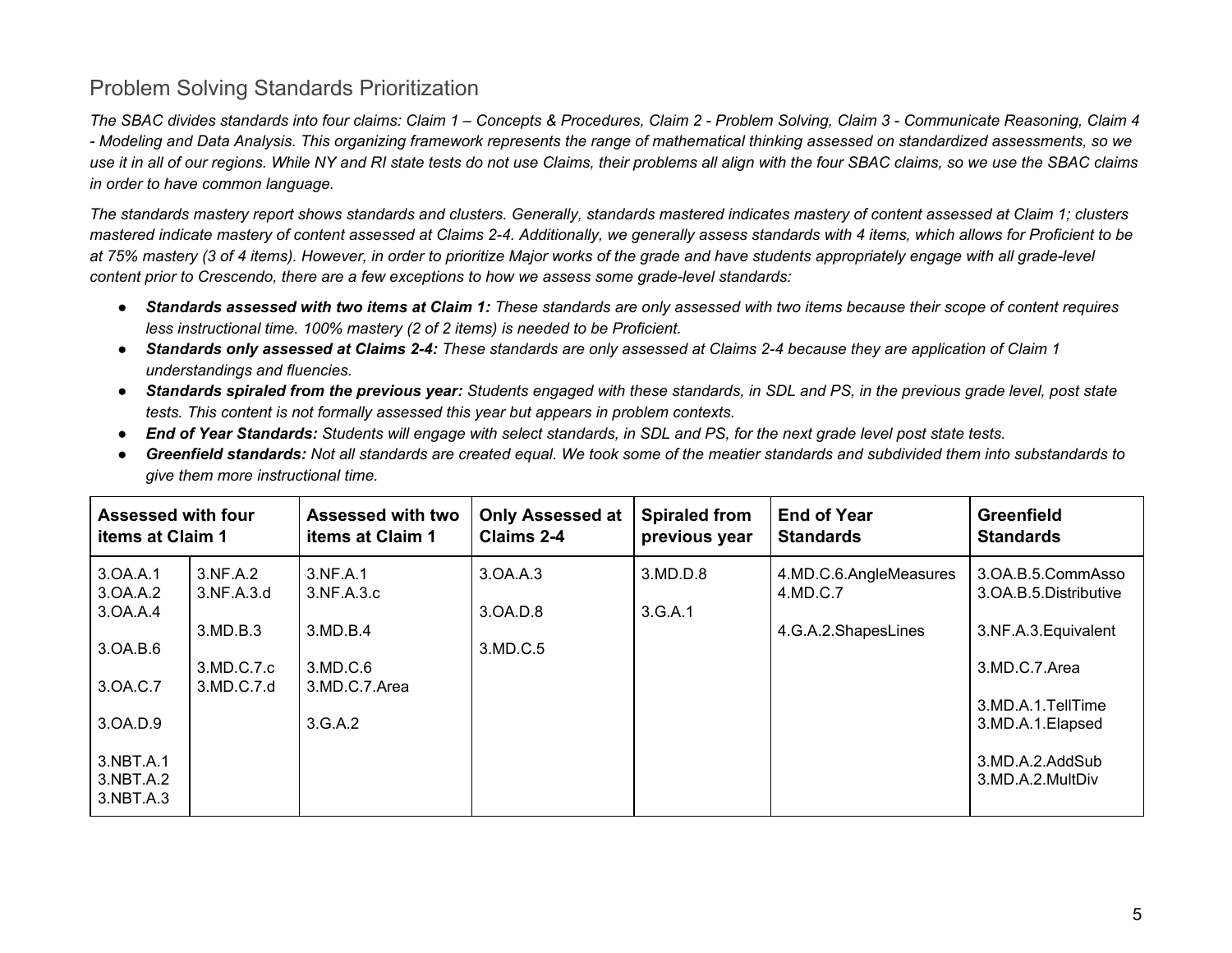# Year at a Glance

| <b>PS Units</b>                                               | Unit 1                                                              | Unit 2                        | Unit 3                                                             | Unit 4                                                             | Unit 5                                                              | Unit 6                             | Unit 7                                    | Unit 8                                          | Unit 9                                                               |
|---------------------------------------------------------------|---------------------------------------------------------------------|-------------------------------|--------------------------------------------------------------------|--------------------------------------------------------------------|---------------------------------------------------------------------|------------------------------------|-------------------------------------------|-------------------------------------------------|----------------------------------------------------------------------|
| <b>Problem</b><br><b>Solving</b>                              | Multiplication<br>and Division<br><b>Meanings</b>                   | <b>Properties</b><br>and Time | Rounding,<br>Adding, and<br>Subtracting<br>Large<br><b>Numbers</b> | Multiplication<br>and Division<br>Properties and<br><b>Fluency</b> | Multiplication<br>and Division<br>Properties and<br><b>Problems</b> | Area                               | Fraction<br>Meanings and<br><b>Models</b> | Fraction<br>Equivalencies<br>and<br>Comparisons | Angles and<br>Lines<br>Properties in<br><b>Shapes</b>                |
| <b>Zearn</b>                                                  | Mission 1:<br><b>Multiply and Divide</b><br><b>Friendly Numbers</b> |                               | Mission 2:<br>Measure It                                           | Mission 3:<br><b>Multiply and Divide Tricky</b><br><b>Numbers</b>  |                                                                     | Mission 4:<br><b>Find the Area</b> | Mission 5:<br><b>Fractions as Numbers</b> | <b>Mission</b><br>6:<br><b>Display</b><br>Data  | (Grade 4)<br>Mission 4:<br>Construct<br>Lines, Angles,<br>and Shapes |
| <b>CCSS Major</b><br><b>Clusters</b>                          | 3.0A.A<br>3.0A.B                                                    | 3.0A.B<br>3.MD.A              | 3.MD.A                                                             | 3.0A.A<br>3.0A.B<br>3.0A.C                                         | 3.0A.D<br>3.MD.A                                                    | 3.MD.C                             | 3.NF.A                                    | 3.NF.A                                          | N/A                                                                  |
| <b>CCSS</b><br>Addtl/<br><b>Supporting</b><br><b>Clusters</b> | N/A                                                                 |                               | 3.NBT.A                                                            | N/A                                                                | 3.NBT.A                                                             | N/A                                | 3.G.A                                     | 3.MD.B                                          | 4.MD.C<br>4.G.A                                                      |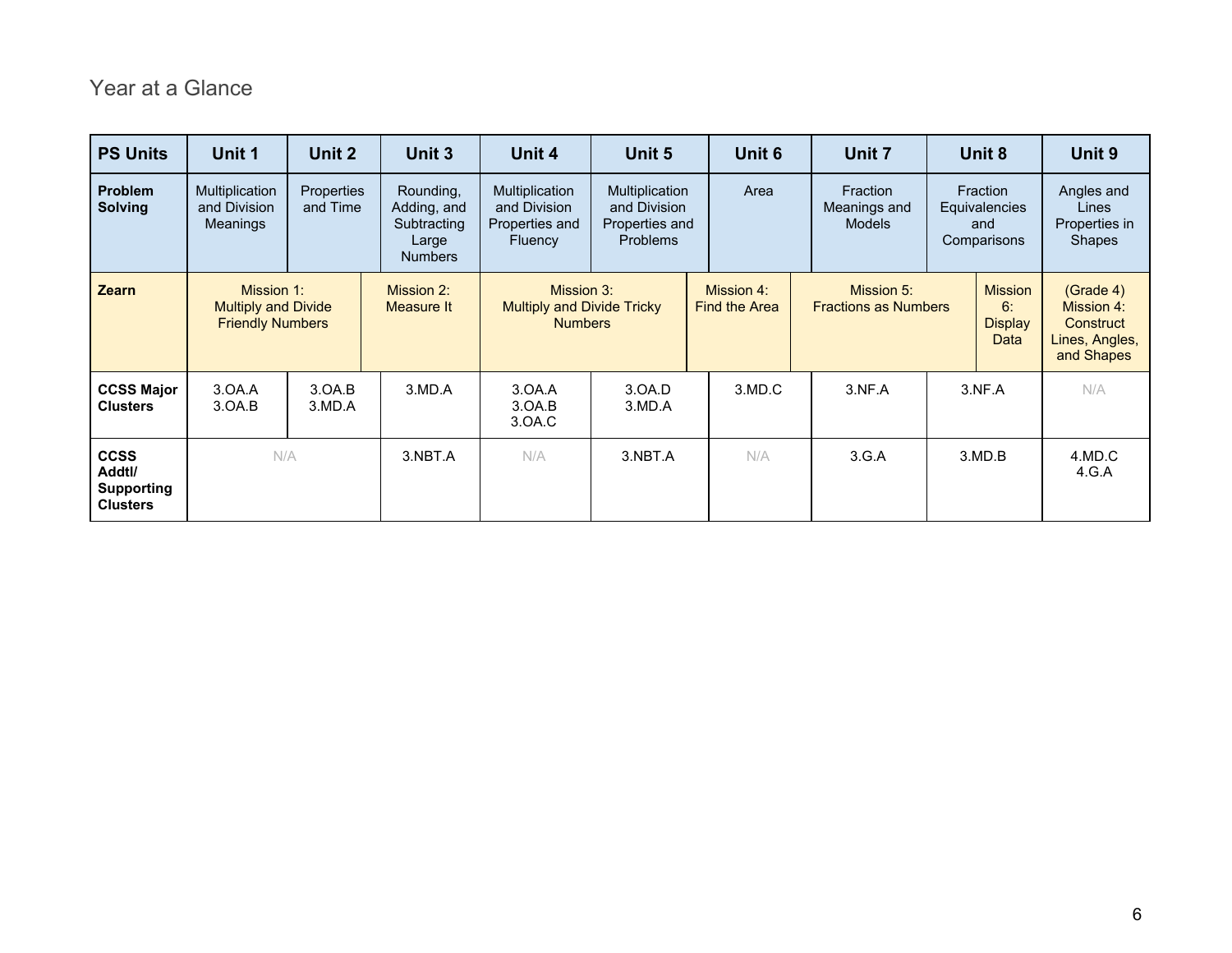# <span id="page-6-0"></span>Unit By Unit Outline

Note: Some Zearn missions don't perfectly align with the start and end dates of each units, see table above to note where that's the case.

| Unit 1: Multiplication and Division Meanings (4 weeks: school weeks 1&2 are treated as one instructional week)           |                                                                                                                                                                                                                                                                                                                                                                                                                     |  |  |
|--------------------------------------------------------------------------------------------------------------------------|---------------------------------------------------------------------------------------------------------------------------------------------------------------------------------------------------------------------------------------------------------------------------------------------------------------------------------------------------------------------------------------------------------------------|--|--|
| <b>Concurrent Zearn Mission</b>                                                                                          | <b>Problem Solving Unit Assessment Standards</b>                                                                                                                                                                                                                                                                                                                                                                    |  |  |
| <b>M1: Multiply and Divide Friendly</b><br><b>Numbers</b>                                                                | 3.0A.A.1<br>Interpret products of whole numbers, e.g., interpret $5 \times 7$ as the total number of objects in 5 groups of 7<br>objects each. For example, describe a context in which a total number of objects can be expressed as $5 \times 7$ .                                                                                                                                                                |  |  |
| Topic A: Multiplication and the<br><b>Meaning of Factors</b><br>Topic B: Division as an Unknown<br><b>Factor Problem</b> | 3.0A.A.2<br>Interpret whole-number quotients of whole numbers, e.g., interpret $56 \div 8$ as the number of objects in each<br>share when 56 objects are partitioned equally into 8 shares, or as a number of shares when 56 objects are<br>partitioned into equal shares of 8 objects each. For example, describe a context in which a number of shares<br>or a number of groups can be expressed as $56 \div 8$ . |  |  |
| Topic C: Analyzing Arrays to Multiply<br>Using Units of 2 and 3<br>Topic D: Division Using Units of 2 and<br>3           | 3.0A.B.6<br>Understand division as an unknown-factor problem. For example, find $32 \div 8$ by finding the number that<br>makes 32 when multiplied by 8.<br>3.0A.A<br>Represent and solve problems involving multiplication and division.                                                                                                                                                                           |  |  |

IA1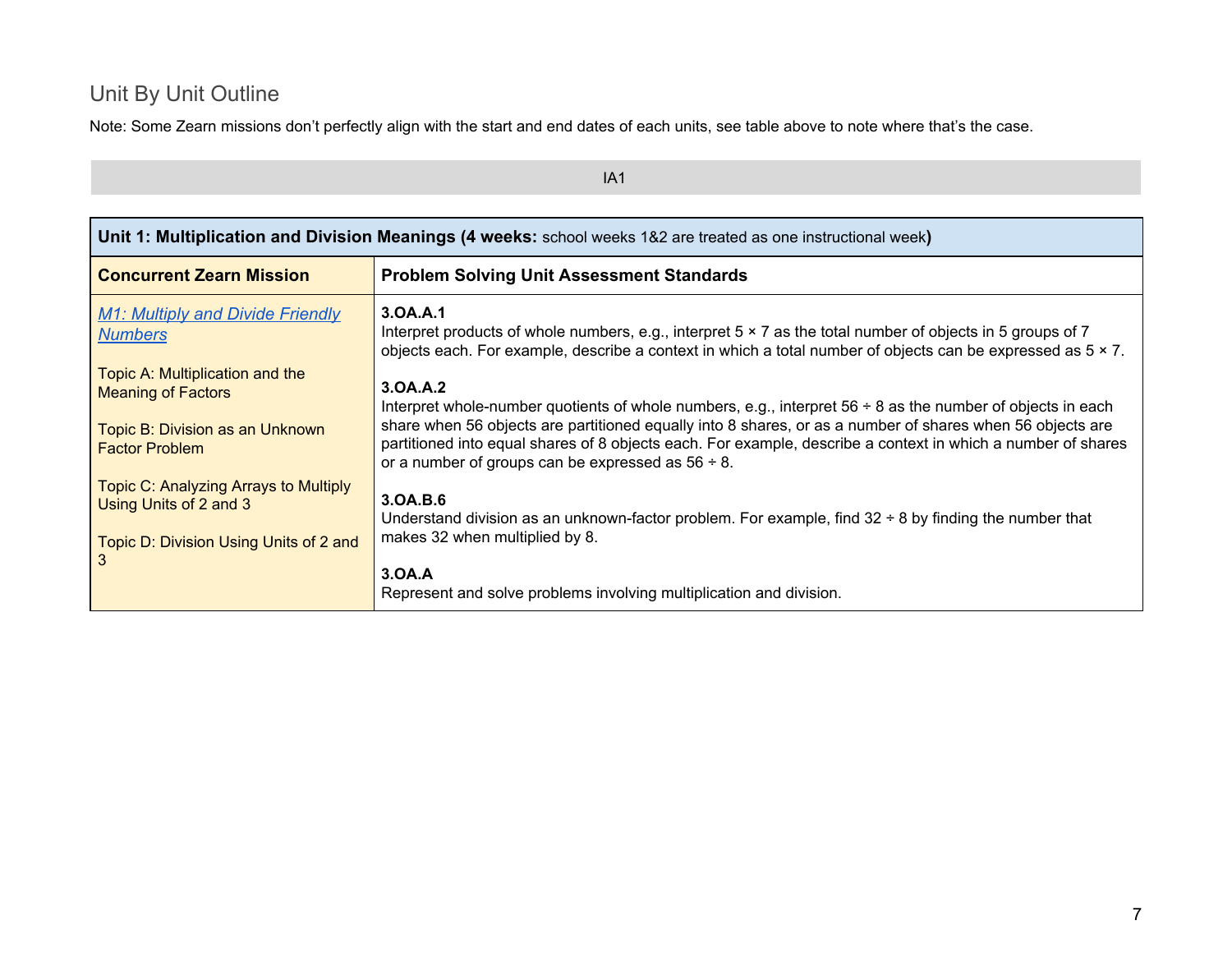| Unit 2: Properties and Time (3 weeks)                                                                                 |                                                                                                                                                                                                                                                                                                                                                                                                                                                                                                                                                     |  |  |
|-----------------------------------------------------------------------------------------------------------------------|-----------------------------------------------------------------------------------------------------------------------------------------------------------------------------------------------------------------------------------------------------------------------------------------------------------------------------------------------------------------------------------------------------------------------------------------------------------------------------------------------------------------------------------------------------|--|--|
| <b>Concurrent Zearn Mission</b>                                                                                       | <b>Problem Solving Unit Assessment Standards</b>                                                                                                                                                                                                                                                                                                                                                                                                                                                                                                    |  |  |
| <b>M1: Multiply and Divide Friendly</b><br><b>Numbers</b><br>Topic E: Multiplication and Division<br>Using Units of 4 | 3.0A.B.5.CommAsso<br>Apply properties of operations as strategies to multiply and divide. 2 Examples: If $6 \times 4 = 24$ is known, then 4<br>$\times$ 6 = 24 is also known. (Commutative property of multiplication.) 3 $\times$ 5 $\times$ 2 can be found by 3 $\times$ 5 = 15, then<br>15 × 2 = 30, or by 5 × 2 = 10, then 3 × 10 = 30. (Associative property of multiplication.) Knowing that $8 \times 5 =$<br>40 and 8 x 2 = 16, one can find 8 x 7 as 8 x (5 + 2) = $(8 \times 5) + (8 \times 2) = 40 + 16 = 56$ . (Distributive property.) |  |  |
| Topic F: Distributive Property and<br>Problem Solving Using Units of 2-5<br>and $1010$                                | 3.MD.A.1.TellTime<br>Tell and write time to the nearest minute and measure time intervals in minutes. Solve word problems<br>involving addition and subtraction of time intervals in minutes, e.g., by representing the problem on a number<br>line diagram.                                                                                                                                                                                                                                                                                        |  |  |
| M <sub>2</sub> : Measure It<br>Topic A: Time Measurement and<br><b>Problem Solving</b>                                | 3.MD.A.1.Elapsed<br>Tell and write time to the nearest minute and measure time intervals in minutes. Solve word problems<br>involving addition and subtraction of time intervals in minutes, e.g., by representing the problem on a number<br>line diagram.                                                                                                                                                                                                                                                                                         |  |  |
|                                                                                                                       | 3.MD.A<br>Solve problems involving measurement and estimation.                                                                                                                                                                                                                                                                                                                                                                                                                                                                                      |  |  |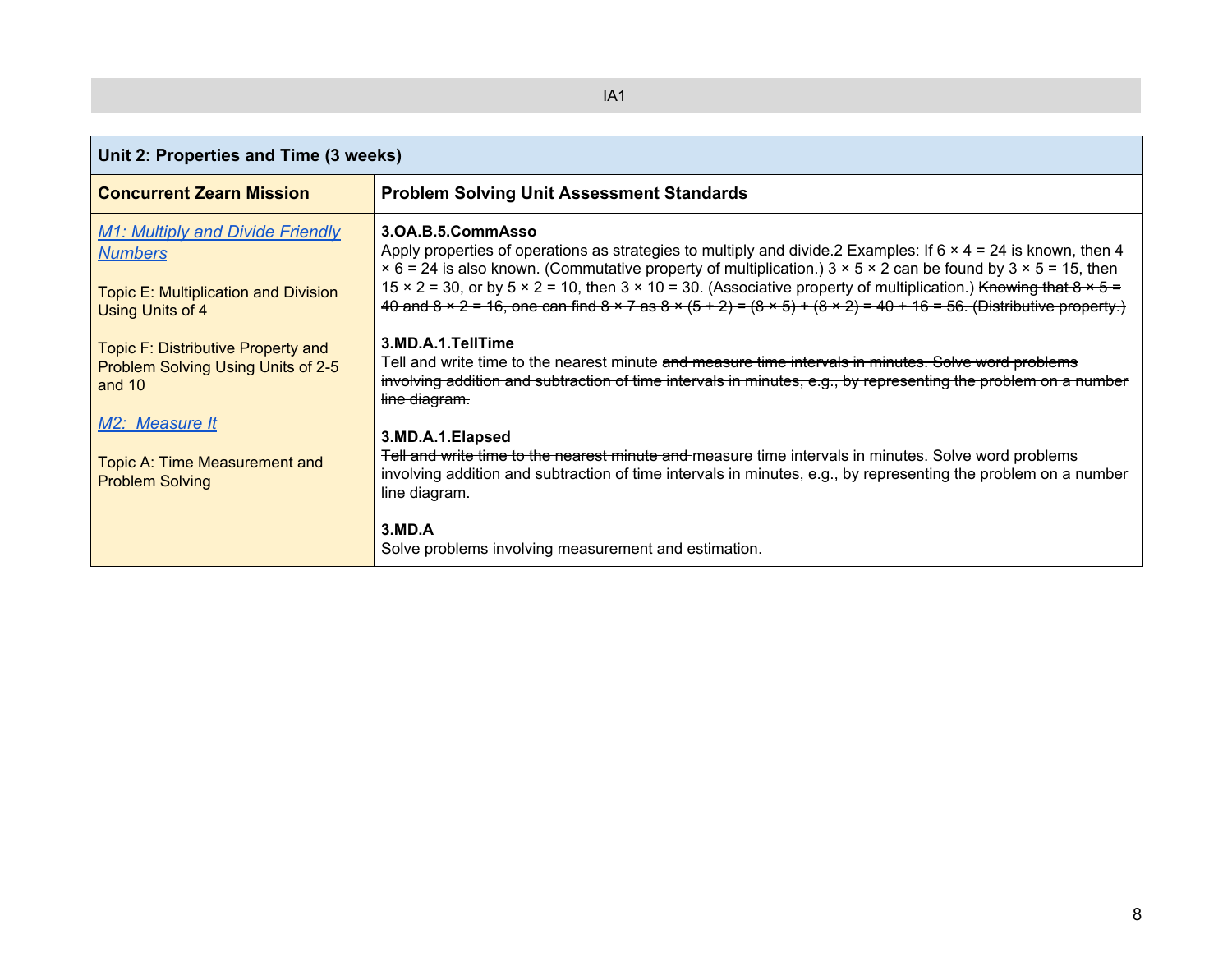| Unit 3: Rounding, Adding, and Subtracting Large Numbers (3 weeks)                       |                                                                                                                                                                                                                                                                                                                                                                                         |  |  |
|-----------------------------------------------------------------------------------------|-----------------------------------------------------------------------------------------------------------------------------------------------------------------------------------------------------------------------------------------------------------------------------------------------------------------------------------------------------------------------------------------|--|--|
| <b>Concurrent Zearn Mission</b>                                                         | <b>Problem Solving Unit Assessment Standards</b>                                                                                                                                                                                                                                                                                                                                        |  |  |
| M2: Measure It<br>Topic B: Measuring Weight and Liquid<br><b>Volume in Metric Units</b> | 3.MD.A.2.AddSub<br>Measure and estimate liquid volumes and masses of objects using standard units of grams (g), kilograms<br>(kg), and liters (I). Add, subtract, multiply, or divide to solve one-step word problems involving masses or<br>volumes that are given in the same units, e.g., by using drawings (such as a beaker with a measurement<br>scale) to represent the problem. |  |  |
| Topic C: Rounding to the Nearest Ten                                                    | 3.NBT.A.1                                                                                                                                                                                                                                                                                                                                                                               |  |  |
| and Hundred                                                                             | Use place value understanding to round whole numbers to the nearest 10 or 100.                                                                                                                                                                                                                                                                                                          |  |  |
| Topic D: 2- and 3- Digit Measurement                                                    | 3.NBT.A.2                                                                                                                                                                                                                                                                                                                                                                               |  |  |
| <b>Addition Using the Standard Algorithm</b>                                            | Fluently add and subtract within 1000 using strategies and algorithms based on place value, properties of                                                                                                                                                                                                                                                                               |  |  |
| Topic E: 2- and 3- Digit Measurement                                                    | operations, and/or the relationship between addition and subtraction.                                                                                                                                                                                                                                                                                                                   |  |  |
| <b>Subtraction Using the Standard</b>                                                   | 3.NBT.A                                                                                                                                                                                                                                                                                                                                                                                 |  |  |
| <b>Algorithm</b>                                                                        | Use place value understanding and properties of operations to perform multi-digit arithmetic.                                                                                                                                                                                                                                                                                           |  |  |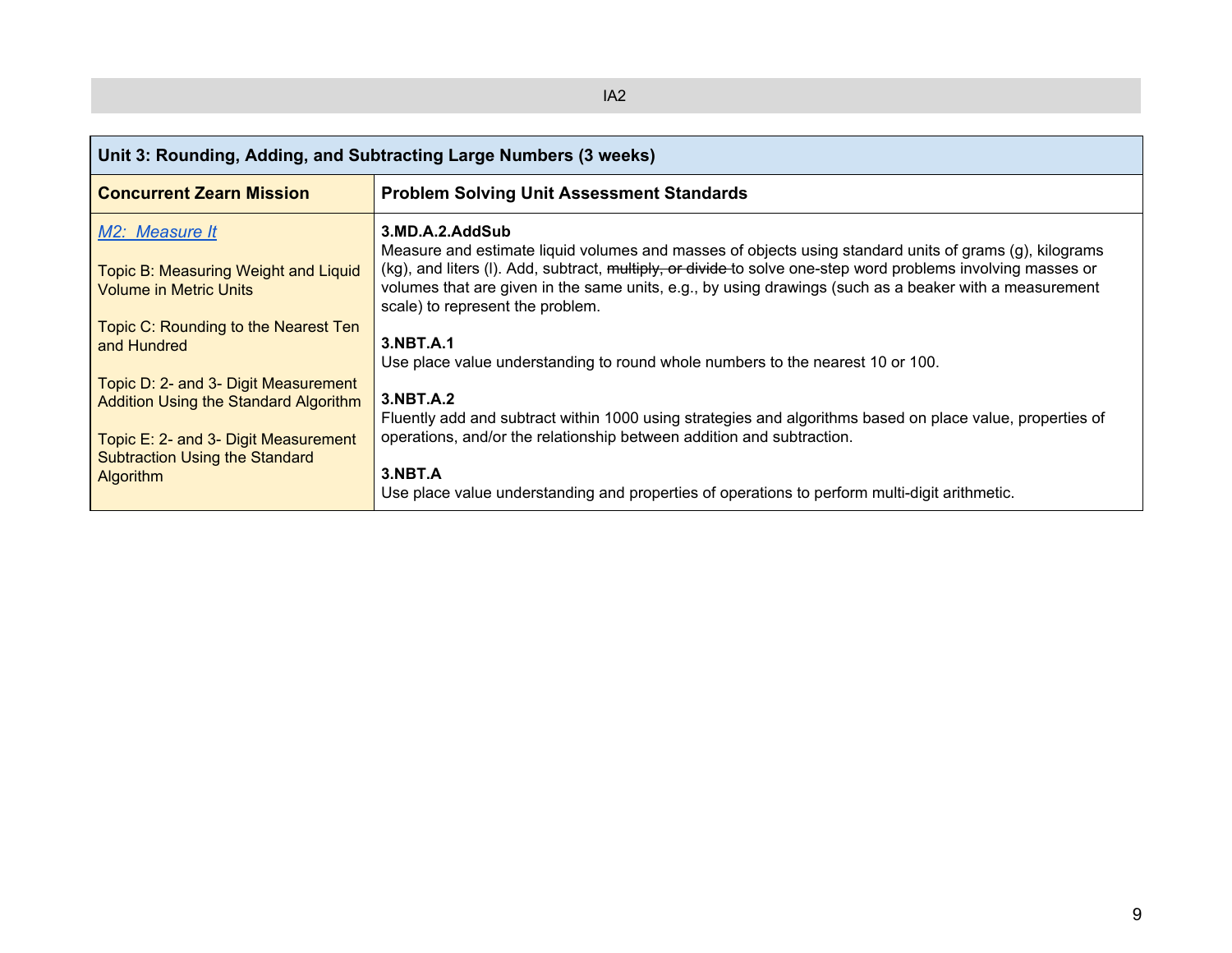| Unit 4: Multiplication and Division Properties and Fluency (3 weeks)                                                        |                                                                                                                                                                                                                                                                                                                                                                                                                                                                                                                                                                        |  |  |
|-----------------------------------------------------------------------------------------------------------------------------|------------------------------------------------------------------------------------------------------------------------------------------------------------------------------------------------------------------------------------------------------------------------------------------------------------------------------------------------------------------------------------------------------------------------------------------------------------------------------------------------------------------------------------------------------------------------|--|--|
| <b>Concurrent Zearn Mission</b>                                                                                             | <b>Problem Solving Unit Assessment Standards</b>                                                                                                                                                                                                                                                                                                                                                                                                                                                                                                                       |  |  |
| <b>M3: Multiply and Divide Tricky</b><br><b>Numbers</b><br>Topic A: The Properties of<br><b>Multiplication and Division</b> | 3.OA.B.5.Distributive<br>Apply properties of operations as strategies to multiply and divide. Examples: If $6 \times 4 = 24$ is known, then $4 \times$<br>6 = 24 is also known. (Commutative property of multiplication.) $3 \times 5 \times 2$ can be found by $3 \times 5 = 15$ , then 15<br>$x + 2 = 30$ , or by 5 x 2 = 10, then 3 x 10 = 30. (Associative property of multiplication.) Knowing that 8 x 5 = 40<br>and $8 \times 2 = 16$ , one can find $8 \times 7$ as $8 \times (5 + 2) = (8 \times 5) + (8 \times 2) = 40 + 16 = 56$ . (Distributive property.) |  |  |
| <b>Topic B: Multiplication and Division</b><br>Using Units of 6 and 7<br><b>Topic C: Multiplication and Division</b>        | 3.0A.C.7<br>Fluently multiply and divide within 100, using strategies such as the relationship between multiplication and<br>division (e.g., knowing that $8 \times 5 = 40$ , one knows $40 \div 5 = 8$ ) or properties of operations. By the end of<br>Grade 3, know from memory all products of two one-digit numbers.                                                                                                                                                                                                                                               |  |  |
| Using Units up to 8<br><b>Topic D: Multiplication and Division</b><br>Using Units of 9                                      | 3.0A.A.4<br>Determine the unknown whole number in a multiplication or division equation relating three whole numbers.<br>For example, determine the unknown number that makes the equation true in each of the equations $8 \times ? =$<br>$48, 5 = +3, 6 \times 6 = ?$                                                                                                                                                                                                                                                                                                |  |  |
|                                                                                                                             | 3.0A.A.3 (Claim 2-4 Only)<br>Use multiplication and division within 100 to solve word problems in situations involving equal groups, arrays,<br>and measurement quantities, e.g., by using drawings and equations with a symbol for the unknown number<br>to represent the problem.                                                                                                                                                                                                                                                                                    |  |  |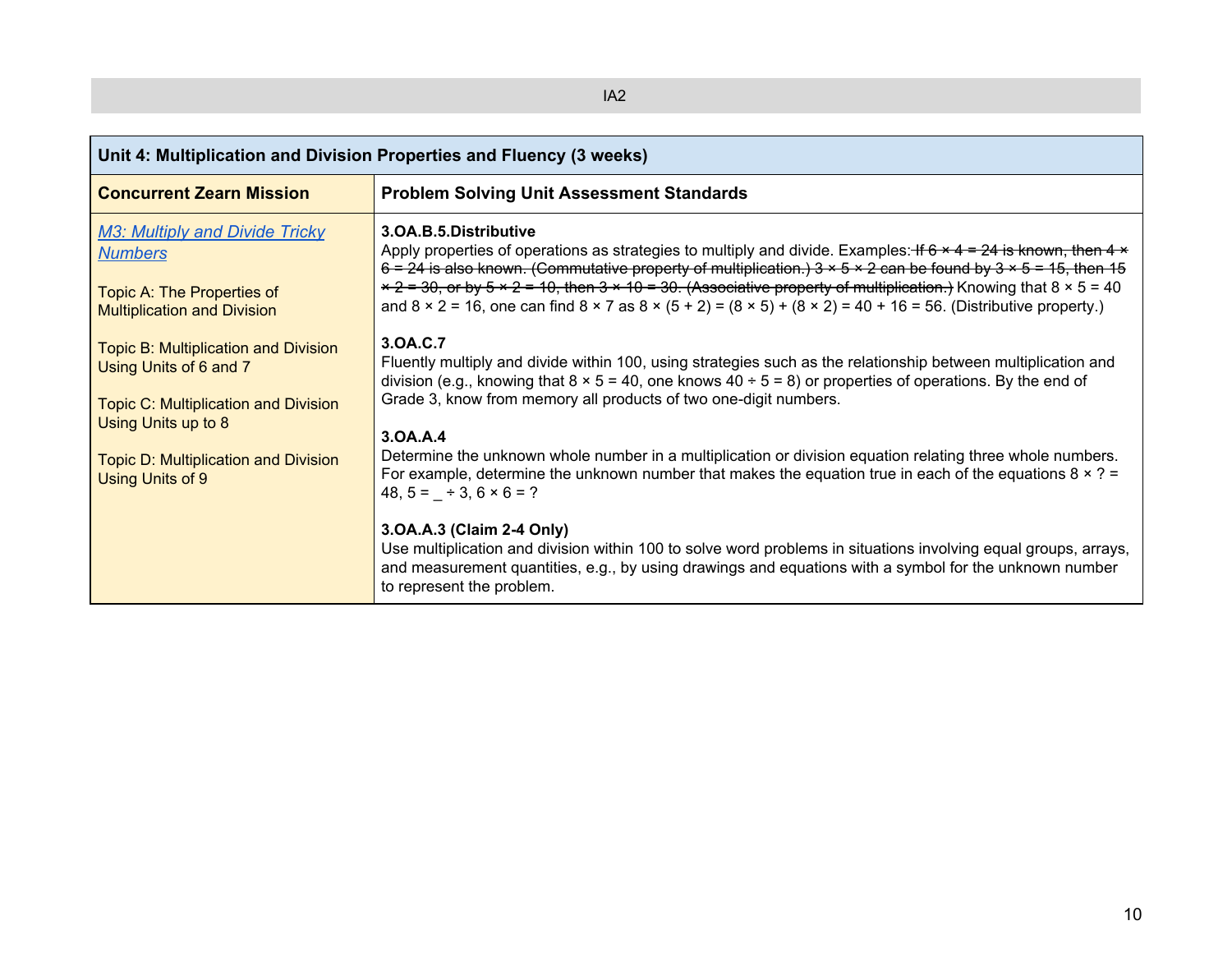| Unit 5: Multiplication and Division Properties and Problems (3 weeks)                                                                                               |                                                                                                                                                                                                                                                                                                                                                                                           |  |  |
|---------------------------------------------------------------------------------------------------------------------------------------------------------------------|-------------------------------------------------------------------------------------------------------------------------------------------------------------------------------------------------------------------------------------------------------------------------------------------------------------------------------------------------------------------------------------------|--|--|
| <b>Concurrent Zearn Mission</b>                                                                                                                                     | <b>Problem Solving Unit Assessment Standards</b>                                                                                                                                                                                                                                                                                                                                          |  |  |
| <b>M3: Multiply and Divide Tricky</b><br><b>Numbers</b>                                                                                                             | 3.NBT.A.3<br>Multiply one-digit whole numbers by multiples of 10 in the range 10-90 (e.g., $9 \times 80$ , $5 \times 60$ ) using strategies<br>based on place value and properties of operations.                                                                                                                                                                                         |  |  |
| Topic E: Analysis of Patterns and<br>Problem Solving Including Units of 0<br>and 1<br>Topic F: Multiplication of Single-Digit<br><b>Factors and Multiples of 10</b> | 3.0A.D.9<br>Identify arithmetic patterns (including patterns in the addition table or multiplication table), and explain them<br>using properties of operations. For example, observe that 4 times a number is always even, and explain why<br>4 times a number can be decomposed into two equal addends.                                                                                 |  |  |
| M4: Find the Area<br><b>Topic A: Foundations for</b><br><b>Understanding Area</b>                                                                                   | 3.MD.A.2.MultDiv<br>Measure and estimate liquid volumes and masses of objects using standard units of grams (g), kilograms<br>(kg), and liters (I). Add, subtract, multiply, or divide to solve one-step word problems involving masses or<br>volumes that are given in the same units, e.g., by using drawings (such as a beaker with a measurement<br>scale) to represent the problem.2 |  |  |
| <b>Topic B: Concepts of Area</b><br><b>Measurement</b>                                                                                                              | 3.0A.D.8 (Claim 2-4 Only)<br>Solve two-step word problems using the four operations. Represent these problems using equations with a<br>letter standing for the unknown quantity. Assess the reasonableness of answers using mental computation<br>and estimation strategies including rounding.                                                                                          |  |  |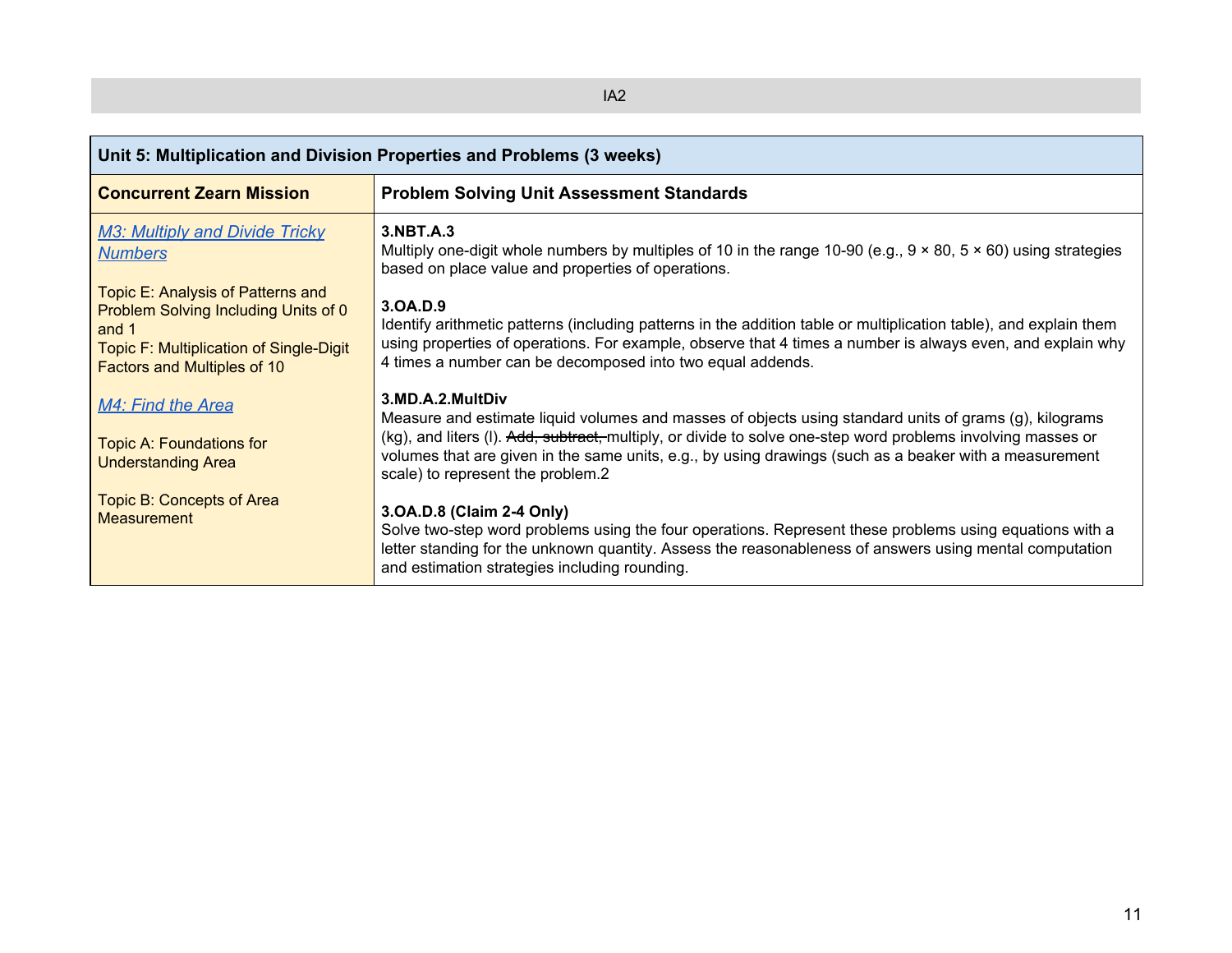| Unit 6: Area (3 weeks)                                                                                   |                                                                                                                                                                                                                                                                                                                      |
|----------------------------------------------------------------------------------------------------------|----------------------------------------------------------------------------------------------------------------------------------------------------------------------------------------------------------------------------------------------------------------------------------------------------------------------|
| <b>Concurrent Zearn Mission</b>                                                                          | <b>Problem Solving Unit Assessment Standards</b>                                                                                                                                                                                                                                                                     |
| M4: Find the Area<br><b>Topic C: Arithmetic Properties Using</b><br>Area Models                          | 3.MD.C.6 (2 items)<br>Measure areas by counting unit squares (square cm, square m, square in, square ft, and improvised units).<br>3.MD.C.7.Area (2 items)<br>(a) Find the area of a rectangle with whole-number side lengths by tiling it, and show that the area is the                                            |
| <b>Topic D: Applications of Area Using</b><br>Side Lengths of Figures<br><b>M5: Fractions as Numbers</b> | same as would be found by multiplying the side lengths. (b) Multiply side lengths to find areas of rectangles<br>with whole-number side lengths in the context of solving real world and mathematical problems, and<br>represent whole-number products as rectangular areas in mathematical reasoning.<br>3.MD.C.7.c |
| Topic A: Partitioning a Whole Into<br><b>Equal Parts</b>                                                 | Use tiling to show in a concrete case that the area of a rectangle with whole-number side lengths a and $b + c$<br>is the sum of $a \times b$ and $a \times c$ . Use area models to represent the distributive property in mathematical<br>reasoning.                                                                |
|                                                                                                          | 3.MD.C.7.d<br>Recognize area as additive. Find areas of rectilinear figures by decomposing them into non-overlapping<br>rectangles and adding the areas of the non-overlapping parts, applying this technique to solve real world<br>problems.                                                                       |
|                                                                                                          | 3.MD.C.5 (Claim 2-4 Only)<br>Recognize area as an attribute of plane figures and understand concepts of area measurement.                                                                                                                                                                                            |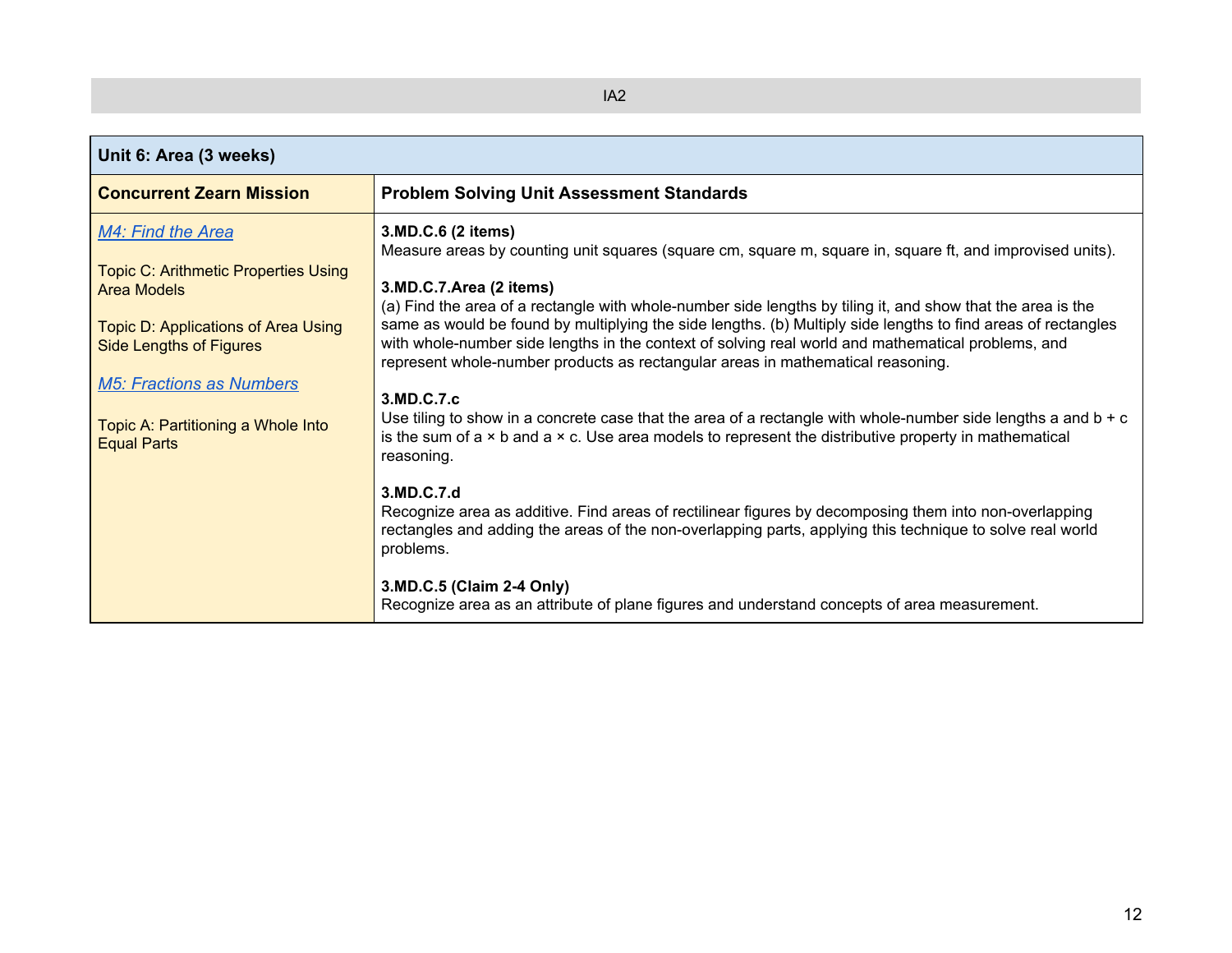### Mock1

| Unit 7: Fraction Meanings and Models (3 weeks)                                                                |                                                                                                                                                                                                                                                                                                                                                                                                                                                                                                                                                                                                                                                                                                                                   |  |  |
|---------------------------------------------------------------------------------------------------------------|-----------------------------------------------------------------------------------------------------------------------------------------------------------------------------------------------------------------------------------------------------------------------------------------------------------------------------------------------------------------------------------------------------------------------------------------------------------------------------------------------------------------------------------------------------------------------------------------------------------------------------------------------------------------------------------------------------------------------------------|--|--|
| <b>Concurrent Zearn Mission</b>                                                                               | <b>Problem Solving Unit Assessment Standards</b>                                                                                                                                                                                                                                                                                                                                                                                                                                                                                                                                                                                                                                                                                  |  |  |
| <b>M5: Fractions as Numbers</b><br>Topic B: Unit Fractions and their<br><b>Relation to the Whole</b>          | 3.G.A.2 (2 items)<br>Partition shapes into parts with equal areas. Express the area of each part as a unit fraction of the whole. For<br>example, partition a shape into 4 parts with equal area, and describe the area of each part as 1/4 of the area<br>of the shape.                                                                                                                                                                                                                                                                                                                                                                                                                                                          |  |  |
| <b>Topic C: Comparing Unit Fractions</b><br>and Specifying the Whole<br>Topic D: Fractions on the Number Line | 3.NF.A.1 (2 items)<br>Understand a fraction 1/b as the quantity formed by 1 part when a whole is partitioned into b equal parts;<br>understand a fraction a/b as the quantity formed by a parts of size 1/b.<br>3.NF.A.2<br>Understand a fraction as a number on the number line; represent fractions on a number line diagram.<br>3.NF.A.3. Equivalent<br>(a) Understand two fractions as equivalent (equal) if they are the same size, or the same point on a number<br>line. (b) Recognize and generate simple equivalent fractions, e.g., $1/2 = 2/4$ , $4/6 = 2/3$ . Explain why the<br>fractions are equivalent, e.g., by using a visual fraction model.<br><b>3.NF.A</b><br>Develop understanding of fractions as numbers. |  |  |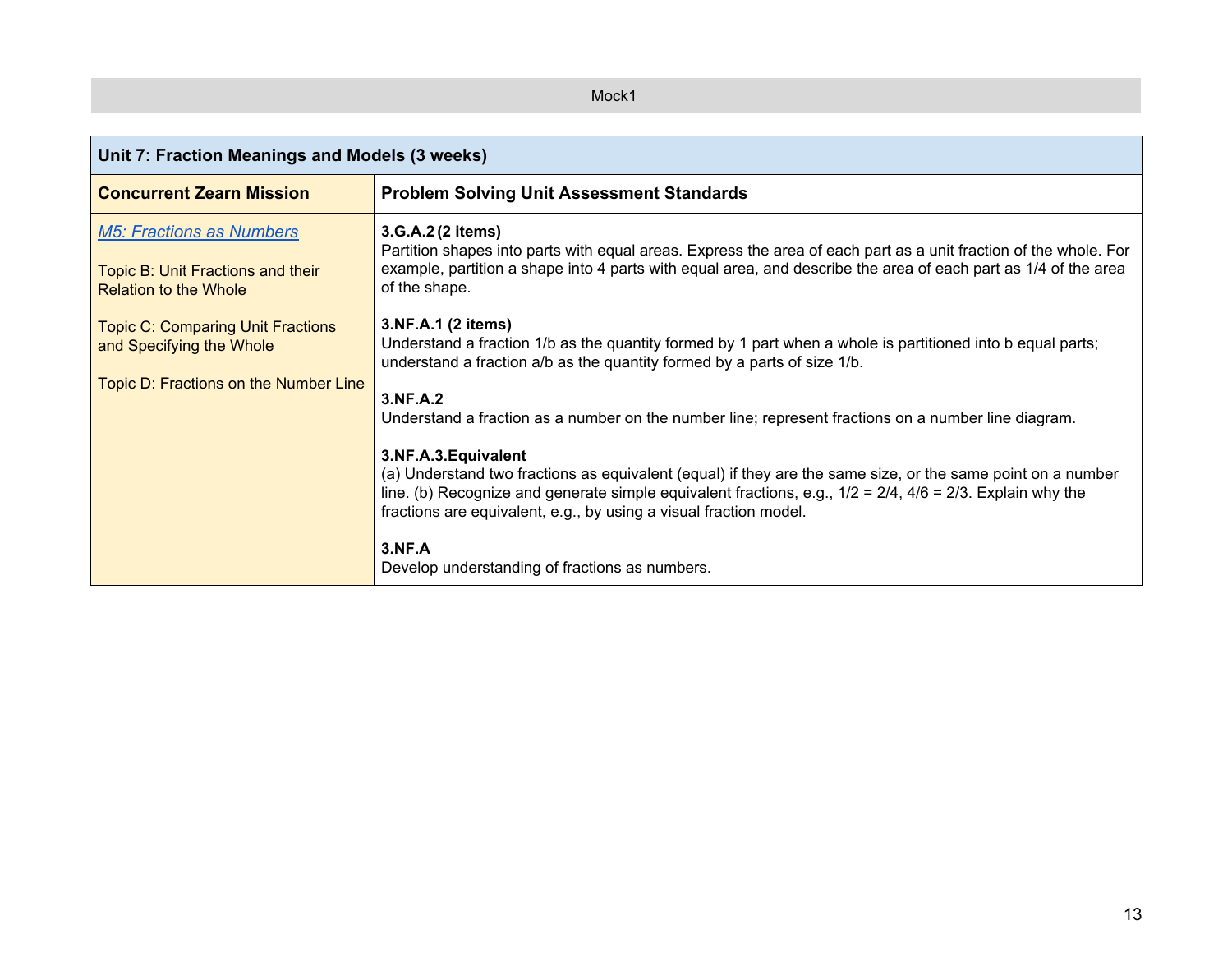### Mock1

| Unit 8: Fraction Equivalencies and Comparisons (3 weeks)                                                                |                                                                                                                                                                                                                                                                                                                                                                      |  |  |
|-------------------------------------------------------------------------------------------------------------------------|----------------------------------------------------------------------------------------------------------------------------------------------------------------------------------------------------------------------------------------------------------------------------------------------------------------------------------------------------------------------|--|--|
| <b>Concurrent Zearn Mission</b>                                                                                         | <b>Problem Solving Unit Assessment Standards</b>                                                                                                                                                                                                                                                                                                                     |  |  |
| <b>M5: Fractions as Numbers</b><br><b>Topic E: Equivalent Fractions</b>                                                 | 3.NF.A.3.c (2 items)<br>Express whole numbers as fractions, and recognize fractions that are equivalent to whole numbers.<br>Examples: Express 3 in the form $3 = 3/1$ ; recognize that $6/1 = 6$ ; locate $4/4$ and 1 at the same point of a<br>number line diagram.                                                                                                |  |  |
| Topic F: Comparison, Order, and Size<br>of Fractions<br><b>M6: Display Data</b><br><b>Topic A: Generate and Analyze</b> | 3.NF.A.3.d<br>Compare two fractions with the same numerator or the same denominator by reasoning about their size.<br>Recognize that comparisons are valid only when the two fractions refer to the same whole. Record the<br>results of comparisons with the symbols $>$ , $=$ , or $\le$ , and justify the conclusions, e.g., by using a visual fraction<br>model. |  |  |
| <b>Categorical Data</b><br>Topic B: Generate and Analyze<br><b>Measurement Data</b>                                     | 3.MD.B.3<br>Draw a scaled picture graph and a scaled bar graph to represent a data set with several categories. Solve<br>one- and two-step "how many more" and "how many less" problems using information presented in scaled<br>bar graphs. For example, draw a bar graph in which each square in the bar graph might represent 5 pets.                             |  |  |
|                                                                                                                         | 3.MD.B.4 (2 items)<br>Generate measurement data by measuring lengths using rulers marked with halves and fourths of an inch.<br>Show the data by making a line plot, where the horizontal scale is marked off in appropriate units— whole<br>numbers, halves, or quarters.<br>3.MD.B<br>Represent and interpret data.                                                |  |  |